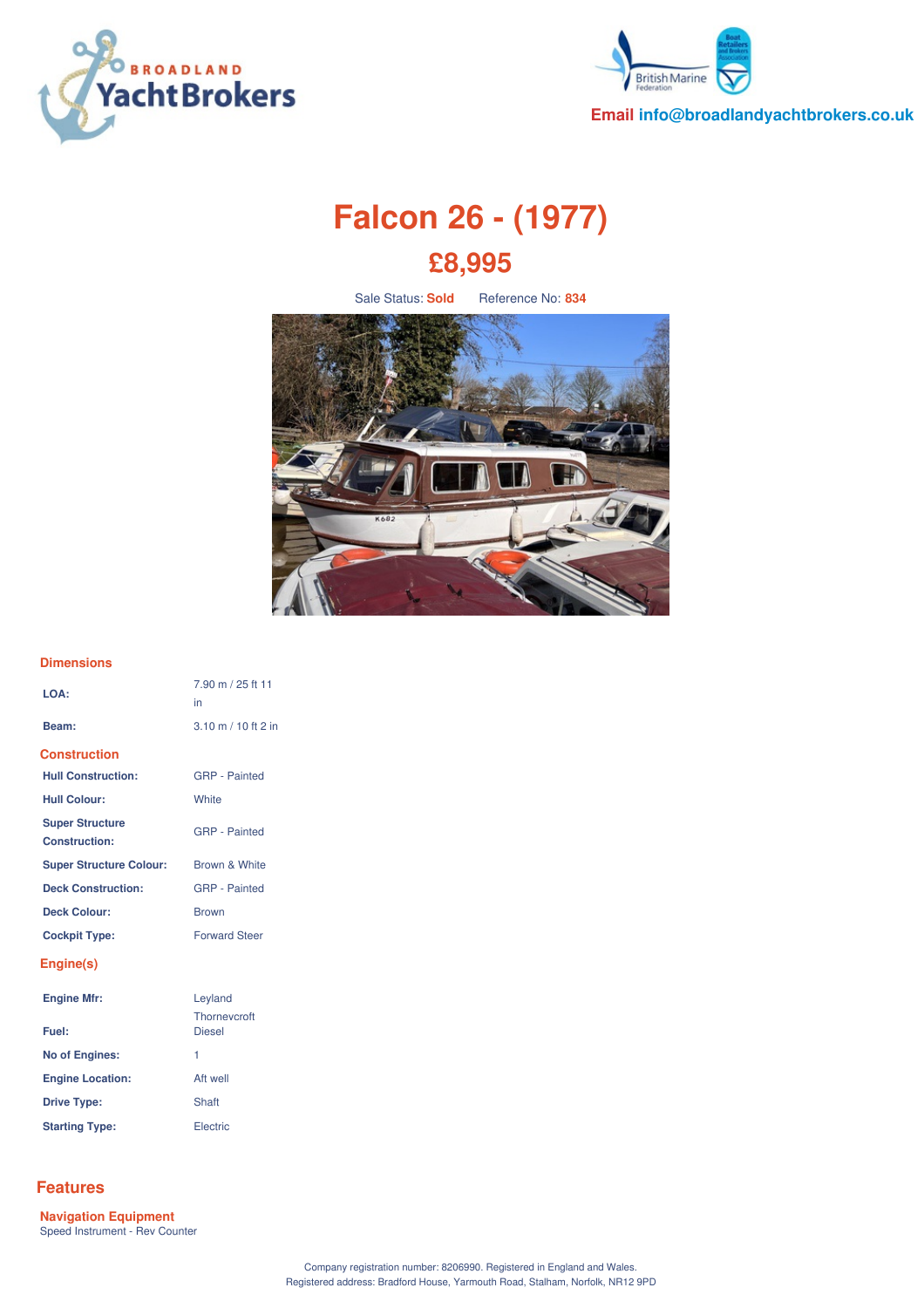



**Email info@broadlandyachtbrokers.co.uk**

### **Electrical Equipment**

Battery Bilge Pump Water Heater - Calorifier Hot Cold Water System Holding Tank

### **General Equipment**

Anchor - Mudweight Covers - Aft Well Cover

#### **Galley**

Oven - Spinflow oven, hob and grill Fridge Sink Drainer

#### **Accommodation**

Cabins - 2 Berths - 4 Toilet - Manual head Shower

## **Accommodation Layout Description**

Double cabin aft with storage. Convertible dinette berth in open plan saloon. Separate heads compartment with shower, wash basin and manual head.